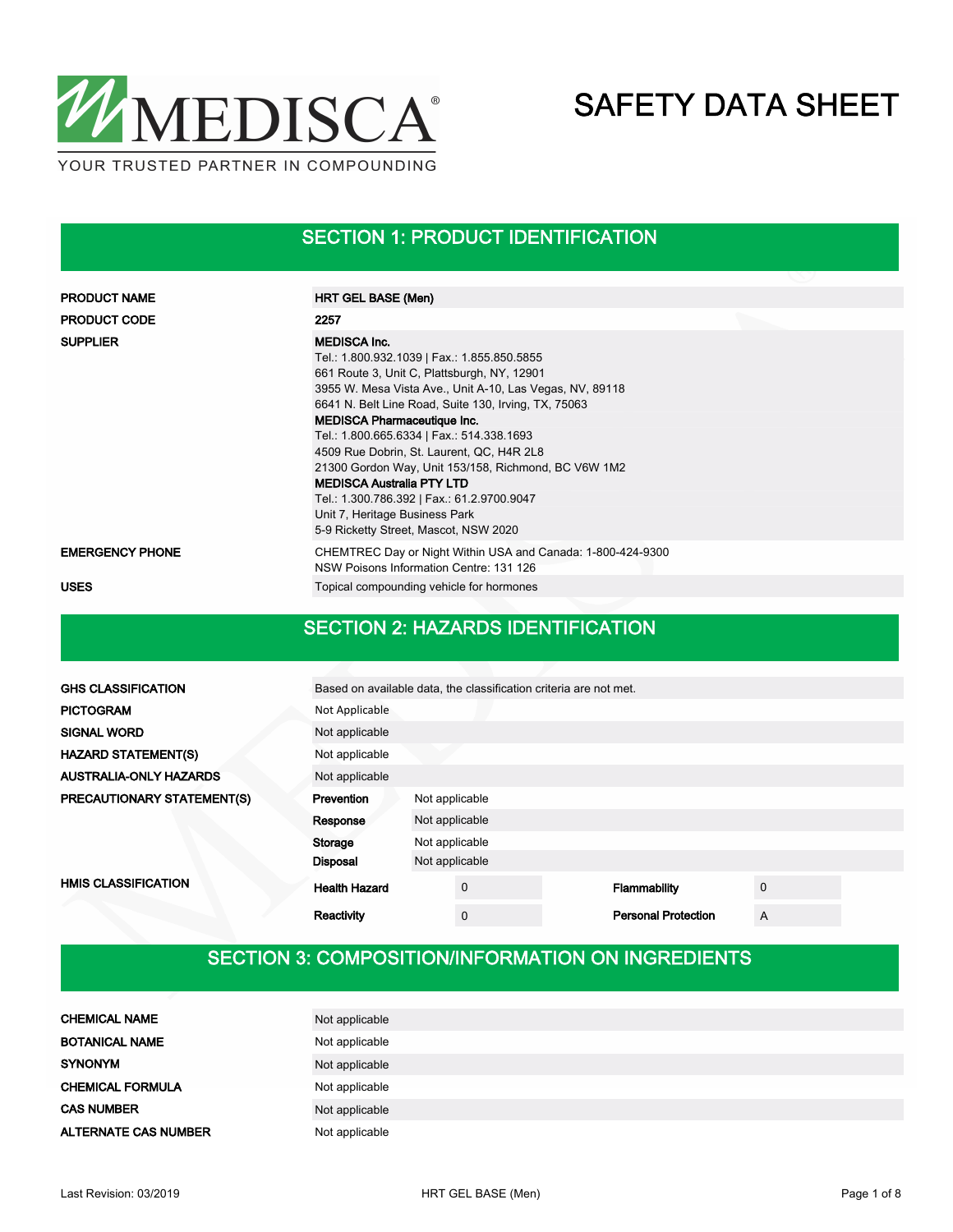

YOUR TRUSTED PARTNER IN COMPOUNDING

### MOLECULAR WEIGHT Not applicable **COMPOSITION**

| <b>CHEMICAL NAME</b> | <b>CAS NUMBER</b> | % BY WEIGHT  |
|----------------------|-------------------|--------------|
| ETHANOL (SD alcohol) | 64-17-5           | *Proprietary |
| <b>GLYCERIN</b>      | 56-81-5           | *Proprietary |
| PROPYLENE GLYCOL     | 57-55-6           | *Proprietary |
| SODIUM HYDROXIDE     | 1310-73-2         | *Proprietary |

There are no additional ingredients present which, within the current knowledge of the supplier and in the concentrations applicable, are classified as health hazards and hence require reporting in this section.

NOTES

A translucent carbomer-based silicone-in-water gel with quick-drying and vanishing properties.

\*Proprietary: Ingredients indicated as hazardous have been assessed under standards for workplace safety. In accordance with 29 CFR 1910.1200, the exact percentage composition of this mixture has been withheld as trade secret.

### SECTION 4: FIRST-AID MEASURES

| IN CASE OF EYE CONTACT      | Flush with copious amounts of water for 15 minutes, separating evelids with fingers. If irritation persists seek<br>medical aid.                                                                         |
|-----------------------------|----------------------------------------------------------------------------------------------------------------------------------------------------------------------------------------------------------|
| IN CASE OF SKIN CONTACT     | Not expected to be a hazard under anticipated conditions of normal use. Wash with soap and water if irritation<br>occurs. Seek medical attention if irritation develops and persists.                    |
| <b>IF SWALLOWED</b>         | Call a physician. Wash out mouth with water. Do not induce vomiting without medical advice.                                                                                                              |
| <b>IF INHALED</b>           | Not expected to be a hazard under anticipated conditions of normal use. Remove to fresh air. If not breathing,<br>give artificial respiration. If breathing is difficult, give oxygen. Call a physician. |
| <b>SYMPTOMS AND EFFECTS</b> | Not expected to present a significant hazard under anticipated conditions of normal use.                                                                                                                 |

### SECTION 5: FIREFIGHTING MEASURES

| <b>SPECIFIC HAZARDS ARISING FROM</b><br>THE CHEMICAL                   | Not applicable                                                                                                                                                                             |
|------------------------------------------------------------------------|--------------------------------------------------------------------------------------------------------------------------------------------------------------------------------------------|
| <b>FLAMMABLE PROPERTIES</b>                                            | May be combustible at high temperature                                                                                                                                                     |
| <b>HAZARDOUS COMBUSTION PRODUCTS</b>                                   | Under fire conditions, hazardous fumes will be present.                                                                                                                                    |
| <b>EXTINGUISHING MEDIA</b>                                             | <b>Small fire:</b> dry chemical, CO <sub>2</sub> or water spray. Large fire: dry chemical, CO <sub>2</sub> , alcohol resistant foam or water<br>spray. Do not get water inside containers. |
| <b>PROTECTIVE EQUIPMENT AND</b><br><b>PRECAUTIONS FOR FIREFIGHTERS</b> | Wear self-contained breathing apparatus and protective clothing to prevent contact with skin and eyes.                                                                                     |

## SECTION 6: ACCIDENTAL RELEASE MEASURES

| <b>PERSONAL PRECAUTIONS</b>                             | Wear respiratory protection. Avoid breathing vapours, mist or gas. Ensure adequate ventilation. Evacuate<br>personnel to safe areas.                                                                                                                                                                                                                                                                                          |
|---------------------------------------------------------|-------------------------------------------------------------------------------------------------------------------------------------------------------------------------------------------------------------------------------------------------------------------------------------------------------------------------------------------------------------------------------------------------------------------------------|
| <b>METHODS &amp; MATERIAL FOR</b><br><b>CONTAINMENT</b> | On land, sweep or shovel into suitable containers.                                                                                                                                                                                                                                                                                                                                                                            |
| <b>CLEANUP PROCEDURE</b>                                | Shut off all sources of ignition. Evacuate the area. Wear respirator, chemical safety goggles, rubber boots and<br>heavy rubber gloves. If necessary, employ water fog to disperse the vapors. Absorb the matter with compatible<br>vermiculite or other absorbing material. Place in a suitable container and retain for disposal. Ventilate and clean<br>the affected area. Do not flush into sewerage system or to drains. |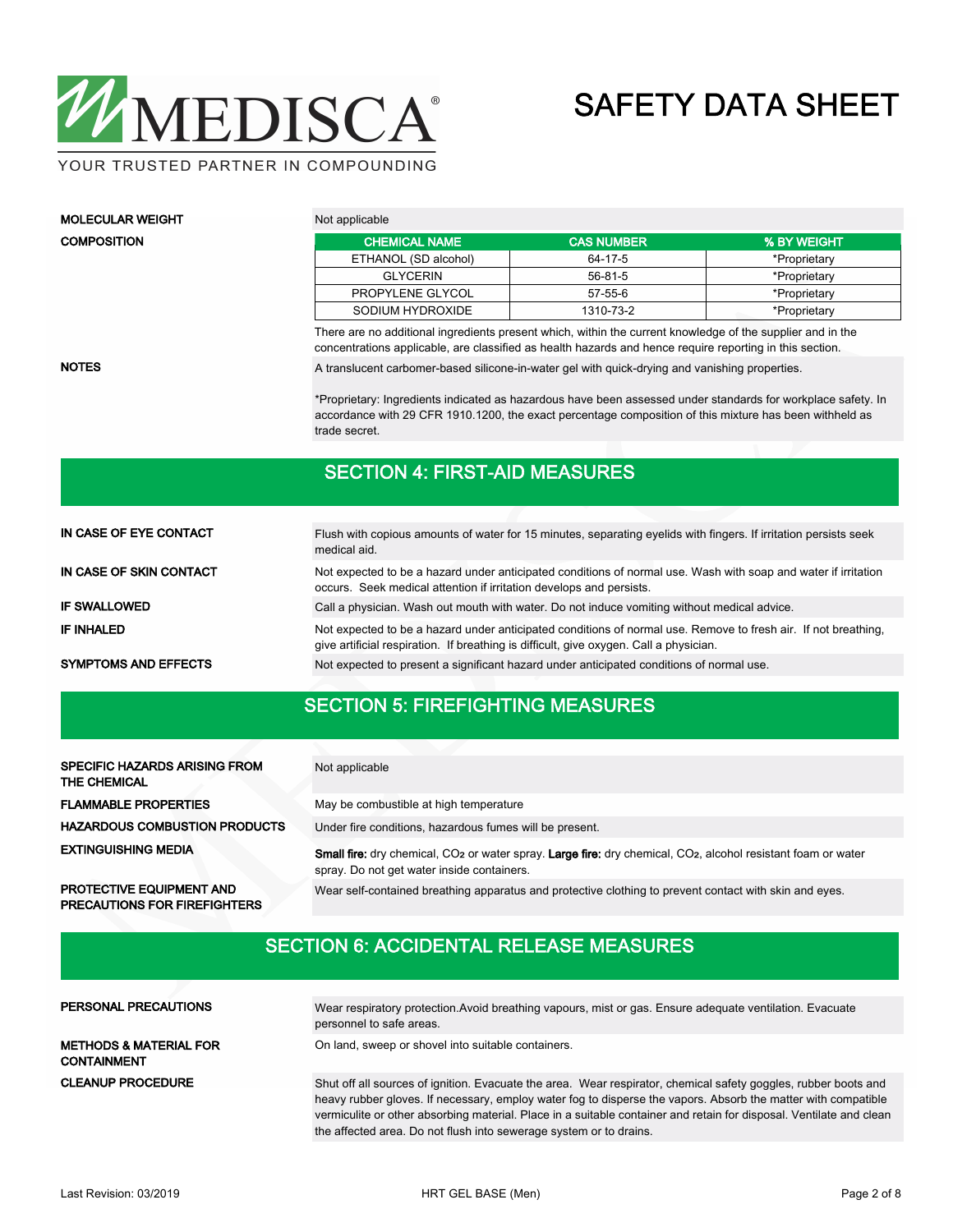

YOUR TRUSTED PARTNER IN COMPOUNDING

### SECTION 7: HANDLING AND STORAGE

| PRECAUTIONS FOR SAFE HANDLING | Avoid contact with eyes. Store away from incompatible materials, in a well-ventilated area. Eliminate all sources<br>of ignition. Store in accordance with local regulations. Do not store in unlabelled containers. Containers that<br>have been opened must be carefully resealed and kept upright to prevent leakage. Use appropriate containment<br>to avoid environmental contamination.                                                                                                                                                                                                                  |  |  |  |  |  |
|-------------------------------|----------------------------------------------------------------------------------------------------------------------------------------------------------------------------------------------------------------------------------------------------------------------------------------------------------------------------------------------------------------------------------------------------------------------------------------------------------------------------------------------------------------------------------------------------------------------------------------------------------------|--|--|--|--|--|
| <b>STORAGE CONDITIONS</b>     | Store in original container, tightly sealed, protected from direct sunlight and moisture. Controlled room<br>temperature indicates a temperature 20 $^{\circ}$ to 25 $^{\circ}$ C (68 $^{\circ}$ to 77 $^{\circ}$ F); that results in a mean kinetic temperature<br>calculated to be not more than 25°C; and that allows for excursions between 15° and 30°C (59° and 86°F) that<br>are experienced in pharmacies, hospitals, and warehouses. Provided the mean kinetic temperature remains in<br>the allowed range, transient spikes up to 40°C (104°F) are permitted as long as they do not exceed 24 hours. |  |  |  |  |  |

### SECTION 8: EXPOSURE CONTROLS/ PERSONAL PROTECTION

Keep in well-closed containers at controlled room temperature.

|                          | <b>TWA</b>              | Ceiling | <b>STEL</b> | <b>REL</b>              | <b>IDLH</b>              | <b>Remarks</b> |
|--------------------------|-------------------------|---------|-------------|-------------------------|--------------------------|----------------|
| <b>OSHA PEL</b>          | 1000 ppm                | N/L     |             |                         |                          |                |
|                          | $(1900 \text{ mg/m}^3)$ |         |             |                         |                          |                |
| <b>ACGIH TLV</b>         | N/L                     | N/L     | N/L         |                         |                          |                |
| <b>NIOSH</b>             | 1000 ppm                | N/L     | N/L         | 1000 ppm                | 3300 ppm                 |                |
|                          | $(1900 \text{ mg/m}^3)$ |         |             | $(1900 \text{ mg/m}^3)$ | 10%LEL (See:             |                |
|                          |                         |         |             |                         | 64175)                   |                |
| <b>AIHA WEEL</b>         | N/L                     | N/L     | N/L         |                         |                          | -              |
| Safe Work Australia HSIS | 1000 ppm                | N/L     | N/L         |                         | -                        |                |
|                          | $(1880 \text{ mg/m}^3)$ |         |             |                         |                          |                |
| <b>HSE</b>               | 1000 ppm                | N/L     | N/L         |                         | $\overline{\phantom{0}}$ |                |
|                          | $(1920 \text{ mg/m}^3)$ |         |             |                         |                          |                |

### Chemical Name: ETHANOL (SD alcohol) CAS #: 64-17-5

### Chemical Name: GLYCERIN CAS #: 56-81-5

|                          | <b>TWA</b>     | Ceiling | <b>STEL</b> | <b>REL</b> | <b>IDLH</b>              | <b>Remarks</b> |
|--------------------------|----------------|---------|-------------|------------|--------------------------|----------------|
| <b>OSHA PEL</b>          | 15 mg/ $m3$    | N/L     |             |            | $\overline{\phantom{0}}$ | total dust     |
|                          | (total); 5     |         |             |            |                          |                |
|                          | $mg/m3$ (resp) |         |             |            |                          |                |
| <b>ACGIH TLV</b>         | 10 mg/ $m3$    | N/L     | N/L         |            |                          | mist           |
| <b>NIOSH</b>             | 15 mg/ $m3$    | N/L     | N/L         | N/L        | N/L                      |                |
|                          | (total); 5     |         |             |            |                          |                |
|                          | $mg/m3$ (resp) |         |             |            |                          |                |
| <b>AIHA WEEL</b>         | N/L            | N/L     | N/L         |            |                          |                |
| Safe Work Australia HSIS | N/L            | N/L     | N/L         |            |                          |                |
| <b>HSE</b>               | 10 mg/ $m3$    | N/L     | N/L         |            | $\sim$                   |                |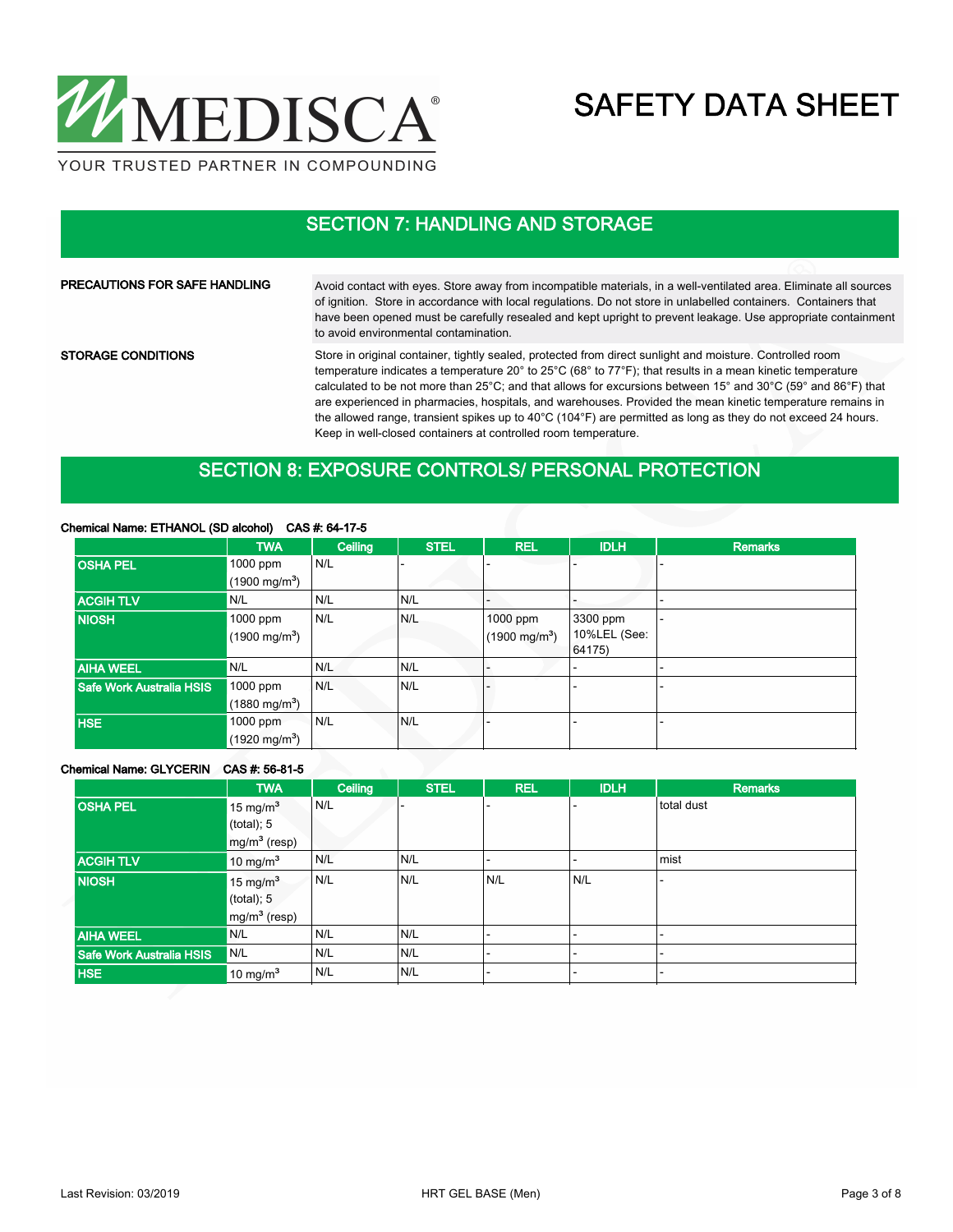

YOUR TRUSTED PARTNER IN COMPOUNDING

#### Chemical Name: PROPYLENE GLYCOL CAS #: 57-55-6

|                          | <b>TWA</b>          | Ceiling | <b>STEL</b> | <b>REL</b> | <b>IDLH</b> | <b>Remarks</b>           |
|--------------------------|---------------------|---------|-------------|------------|-------------|--------------------------|
| <b>OSHA PEL</b>          | N/L                 | N/L     |             |            |             | $\overline{\phantom{0}}$ |
| <b>ACGIH TLV</b>         | N/L                 | N/L     | N/L         |            |             |                          |
| <b>NIOSH</b>             | N/L                 | N/L     | N/L         | N/L        | N/L         |                          |
| <b>AIHA WEEL</b>         | $10 \text{ mg/m}^3$ | N/L     | N/L         |            |             |                          |
| Safe Work Australia HSIS | $10 \text{ mg/m}^3$ | N/L     | N/L         |            |             |                          |
| <b>HSE</b>               | $10 \text{ mg/m}^3$ | N/L     | N/L         |            |             |                          |

#### Chemical Name: SODIUM HYDROXIDE CAS #: 1310-73-2

|                          | <b>TWA</b>         | Ceiling               | <b>STEL</b>        | <b>REL</b> | <b>IDLH</b> | <b>Remarks</b> |
|--------------------------|--------------------|-----------------------|--------------------|------------|-------------|----------------|
| <b>OSHA PEL</b>          | $2 \text{ mg/m}^3$ | $2$ mg/m <sup>3</sup> |                    |            |             |                |
| <b>ACGIHTLV</b>          | N/L                | $2 \text{ mg/m}^3$    | N/L                |            |             |                |
| <b>NIOSH</b>             | $2 \text{ mg/m}^3$ | N/L                   | N/L                | N/L        | N/L         |                |
| <b>AIHA WEEL</b>         | N/L                | N/L                   | N/L                |            |             |                |
| Safe Work Australia HSIS | $2 \text{ mg/m}^3$ | N/L                   | N/L                |            |             |                |
| <b>HSE</b>               | N/L                | N/L                   | $2 \text{ mg/m}^3$ |            |             |                |

N/L = Not Listed

EXPOSURE GUIDELINES

Consult local authorities for provincial or state exposure limits. Particulates not otherwise regulated, respirable fraction: 5 mg/m<sup>3</sup>

PERSONAL PROTECTIVE EQUIPMENT

Eyes: Not needed for normal use. Operate according to good working practices. Skin: No special precaution must be adopted for normal use. Operate according to good working practices. Clothing: Not needed for normal use. Operate according to good working practices. Respirators: Not needed for normal use. Operate according to good working practices.

SPECIFIC ENGINEERING CONTROLS Not needed for normal use. Operate according to good working practices.

### SECTION 9: PHYSICAL AND CHEMICAL PROPERTIES

| <b>PHYSICAL STATE</b>                                | Solid                                     |                                        |                                                      |               |                        |               |  |  |
|------------------------------------------------------|-------------------------------------------|----------------------------------------|------------------------------------------------------|---------------|------------------------|---------------|--|--|
| <b>DESCRIPTION</b>                                   | Viscous translucent gel, with faint odor. |                                        |                                                      |               |                        |               |  |  |
| <b>SOLUBILITY</b>                                    |                                           | Very slightly soluble in cold water.   |                                                      |               |                        |               |  |  |
| <b>ODOR</b>                                          | Faint odor                                |                                        |                                                      |               |                        |               |  |  |
| <b>FLAMMABILITY</b>                                  |                                           | May be combustible at high temperature |                                                      |               |                        |               |  |  |
| <b>ODOR THRESHOLD</b>                                |                                           | Not available                          | pH                                                   | $4.0 - 8.0$   | <b>MELTING POINT</b>   | Not available |  |  |
| <b>BOILING POINT</b>                                 |                                           | Not available                          | <b>FREEZING POINT</b>                                | Not available | <b>FLASH POINT</b>     | Not available |  |  |
| <b>SPECIFIC GRAVITY</b>                              |                                           | $0.9 - 1.030$                          | <b>EVAPORATION RATE</b>                              | Not available | <b>EXPLOSIVE LIMIT</b> | Not available |  |  |
| <b>UPPER FLAMMABLE/</b><br><b>EXPLOSIVE LIMIT(S)</b> |                                           | Not available                          | <b>LOWER FLAMMABLE/</b><br><b>EXPLOSIVE LIMIT(S)</b> | Not available | <b>VAPOR PRESSURE</b>  | Not available |  |  |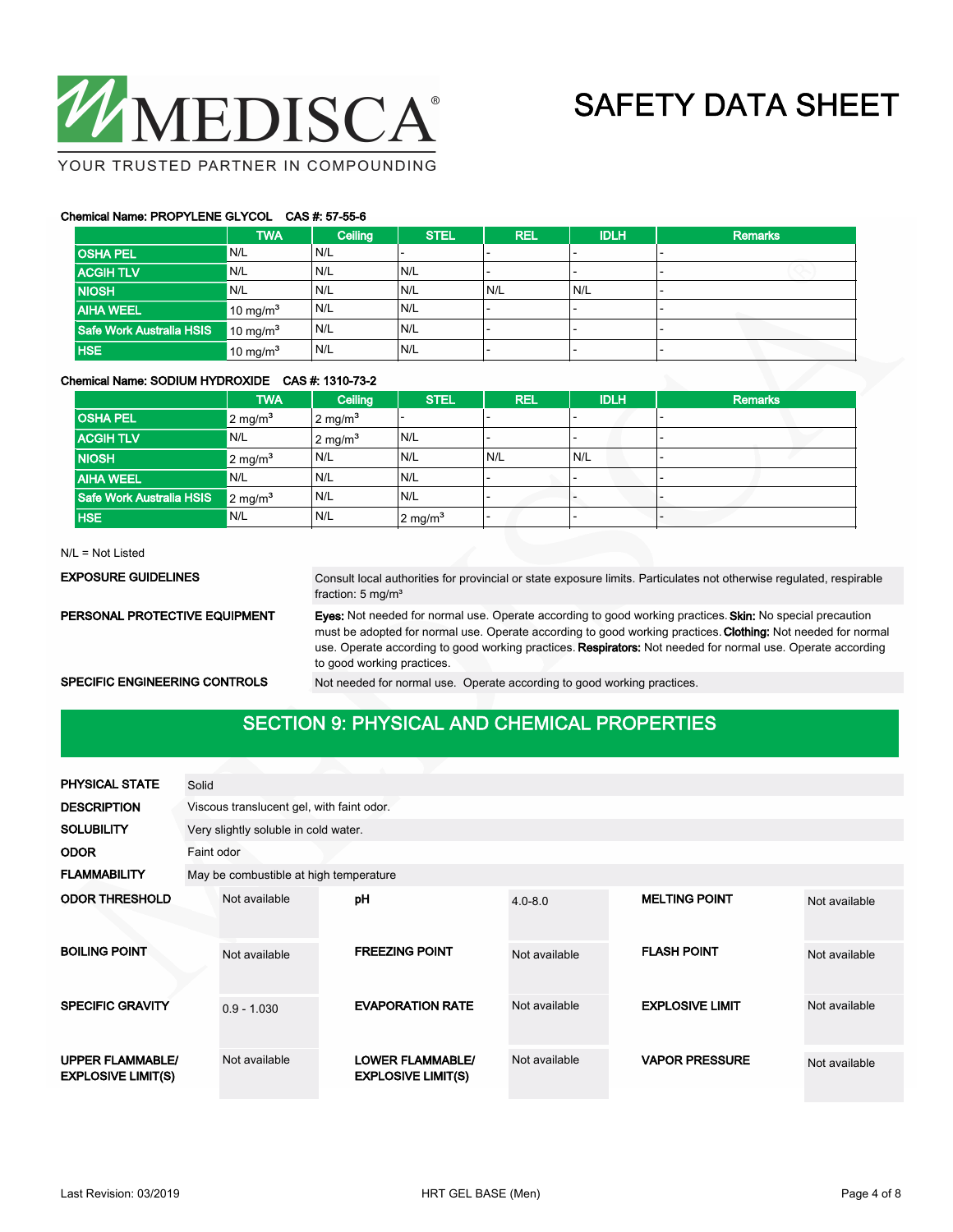

| <b>VAPOR DENSITY</b><br>$(AIR = 1)$        | Not available | <b>RELATIVE DENSITY</b><br>$(WATER = 1)$   | Not available | log P<br>(OCTANOL-WATER) | Not available              |
|--------------------------------------------|---------------|--------------------------------------------|---------------|--------------------------|----------------------------|
| <b>AUTO-IGNITION</b><br><b>TEMPERATURE</b> | Not available | <b>DECOMPOSITION</b><br><b>TEMPERATURE</b> | Not available | <b>VISCOSITY</b>         | 110 000 - 140<br>$000$ cps |

NOTES The physical data presented above are typical values and should not be construed as a specification.

## SECTION 10: STABILITY AND REACTIVITY

| <b>REACTIVITY</b>                                 | Not established                                                                            |
|---------------------------------------------------|--------------------------------------------------------------------------------------------|
| <b>STABILITY</b>                                  | Stable under recommended storage conditions.                                               |
| <b>MATERIALS TO AVOID</b>                         | Strong oxidants.                                                                           |
| <b>HAZARDOUS DECOMPOSITION</b><br><b>PRODUCTS</b> | Toxic fumes of carbon monoxide, carbon dioxide, nitrogen oxides and other gases may occur. |
| <b>HAZARDOUS POLYMERIZATION</b>                   | Will not occur.                                                                            |
| POSSIBLITY OF HAZARDOUS<br><b>REACTION</b>        | Not established                                                                            |
| <b>CONDITIONS TO AVOID</b>                        | Moisture, sunlight and extreme temperatures.                                               |

### SECTION 11: TOXICOLOGICAL INFORMATION

| <b>ACUTE TOXICITY</b>                                                                    | Oral: Rat: LD50: (mg/kg): Not available<br>Dermal: Rabbit LD50: (mg/kg): Not available<br>Inhalation: Rat: LC50: (mg/L/4hr): Not available                                                                                                     |                                                                                                                                                                                                                                                                                                                       |  |  |  |  |
|------------------------------------------------------------------------------------------|------------------------------------------------------------------------------------------------------------------------------------------------------------------------------------------------------------------------------------------------|-----------------------------------------------------------------------------------------------------------------------------------------------------------------------------------------------------------------------------------------------------------------------------------------------------------------------|--|--|--|--|
| <b>SKIN CORROSION/IRRITATION</b>                                                         | Based on available data, the classification criteria are not met. Phenoxyethanol, SD Alcohol and Sodium<br>hydroxide that may cause irritation.                                                                                                |                                                                                                                                                                                                                                                                                                                       |  |  |  |  |
| <b>SERIOUS EYE DAMAGE/EYE</b><br><b>IRRITATION</b>                                       | Based on available data, the classification criteria are not met. Phenoxyethanol, SD Alcohol and Sodium<br>hydroxide, Polydimethylsiloxane and Potassium sorbate that may cause irritation.                                                    |                                                                                                                                                                                                                                                                                                                       |  |  |  |  |
| <b>RESPIRATORY OR SKIN</b><br><b>SENSITIZATION</b>                                       | Respiratory sensitiation: Due to lack of data the classification is not possible.<br>Skin sensitization: Based on available data, the classification criteria are not met. Contains soy based Lecithin<br>that may cause an allergic reaction. |                                                                                                                                                                                                                                                                                                                       |  |  |  |  |
| <b>GERM CELL MUTAGENICITY</b><br>Due to lack of data the classification is not possible. |                                                                                                                                                                                                                                                |                                                                                                                                                                                                                                                                                                                       |  |  |  |  |
| <b>CARCINOGENICITY</b>                                                                   | <b>OSHA</b>                                                                                                                                                                                                                                    | ETHANOL is listed.<br>No other component of this product, present at $\geq 0.1\%$ , is listed.                                                                                                                                                                                                                        |  |  |  |  |
|                                                                                          | <b>NTP</b>                                                                                                                                                                                                                                     | ETHANOL is listed.<br>No other component of this product, present at $\geq 0.1\%$ , is listed.                                                                                                                                                                                                                        |  |  |  |  |
|                                                                                          | <b>IARC</b>                                                                                                                                                                                                                                    | ETHANOL is listed in group 1 (carcinogenic to humans).<br>CARBOMER (Polyacrylic acid) is listed in group 3 (not classifiable as to its carcinogenicity to<br>humans).<br>No other component of this product, present at $\geq 0.1\%$ has been evaluated.                                                              |  |  |  |  |
|                                                                                          | California<br>Proposition 65                                                                                                                                                                                                                   | This product contains the following chemical known to the State of California to cause cancer<br>and birth defects or other reproductive harm: ETHANOL<br>No other component of this product, present at ≥0.1% is known to the State of California to<br>cause cancer, birth defects, or any other reproductive harm. |  |  |  |  |
| ADDITIONAL CARCINOGENICITY<br><b>INFORMATION</b>                                         | Due to lack of data the classification is not possible.                                                                                                                                                                                        |                                                                                                                                                                                                                                                                                                                       |  |  |  |  |
| <b>REPRODUCTIVE TOXICITY</b>                                                             | Due to lack of data the classification is not possible.                                                                                                                                                                                        |                                                                                                                                                                                                                                                                                                                       |  |  |  |  |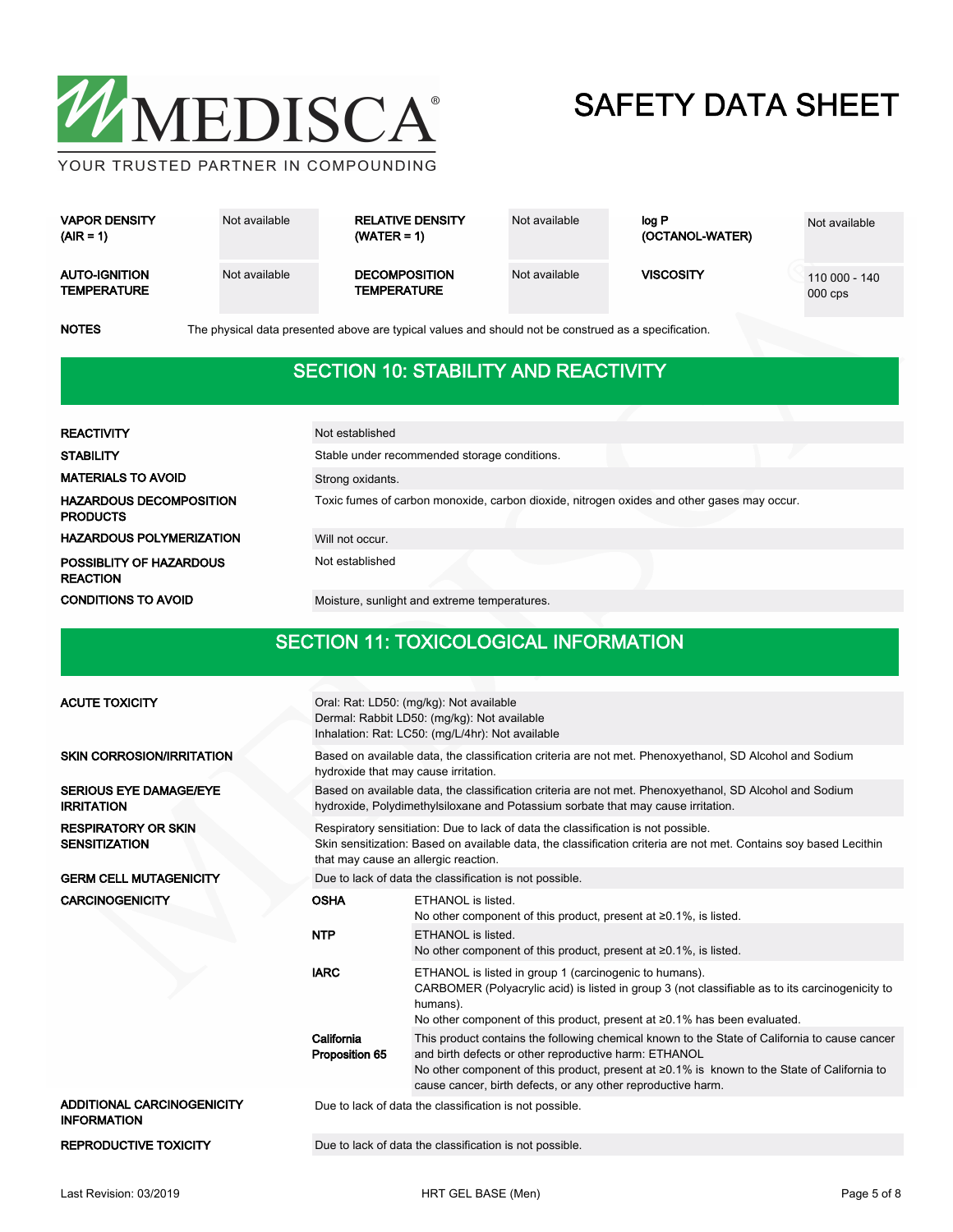

YOUR TRUSTED PARTNER IN COMPOUNDING

| SPECIFIC TARGET ORGAN TOXICITY -<br><b>SINGLE EXPOSURE</b>          | Due to lack of data the classification is not possible.                                  |                                                                                                                                                        |  |  |  |
|---------------------------------------------------------------------|------------------------------------------------------------------------------------------|--------------------------------------------------------------------------------------------------------------------------------------------------------|--|--|--|
| <b>SPECIFIC TARGET ORGAN TOXICITY -</b><br><b>REPEATED EXPOSURE</b> | Due to lack of data the classification is not possible.                                  |                                                                                                                                                        |  |  |  |
| <b>ASPIRATION HAZARDS</b>                                           | Based on available data, the classification criteria are not met.                        |                                                                                                                                                        |  |  |  |
| <b>SIGNS AND SYMPTOMS OF</b><br><b>EXPOSURE</b>                     | Not expected to present a significant hazard under anticipated conditions of normal use. |                                                                                                                                                        |  |  |  |
| POTENTIAL HEALTH EFFECTS                                            | Inhalation                                                                               | Not expected to present a significant hazard under anticipated conditions of normal use.                                                               |  |  |  |
|                                                                     | Ingestion                                                                                | May be harmful if swallowed.                                                                                                                           |  |  |  |
|                                                                     | <b>Skin</b>                                                                              | Not expected to present a significant hazard under anticipated conditions of normal use. May<br>cause skin irritation. May cause an allergic reaction. |  |  |  |
|                                                                     | Eyes                                                                                     | May cause serious eye irritation.                                                                                                                      |  |  |  |

### SECTION 12: ECOLOGICAL INFORMATION

| TOXICITY                      | EC50: 48 Hr: Crustacea: (mg/L): Not available<br>LC50: 96 Hr: Fish: (mg/L): Not available<br>EC50: 72 or 96 Hr: Algae (or other agua plants): (mg/L): Not available |
|-------------------------------|---------------------------------------------------------------------------------------------------------------------------------------------------------------------|
| PERSISTENCE AND DEGRADABILITY | Not available                                                                                                                                                       |
| BIOACCUMULATIVE POTENTIAL     | Not available                                                                                                                                                       |
| MOBILITY IN SOIL              | Very slightly soluble in cold water.                                                                                                                                |
| OTHER ADVERSE EFFECTS         | Not available                                                                                                                                                       |
|                               | This product is not intended to be released into the environment                                                                                                    |

### SECTION 13: DISPOSAL CONSIDERATIONS

WASTE DISPOSAL Dispose of in accordance with federal / local laws and regulations. Avoid release into the environment.

### SECTION 14: TRANSPORT INFORMATION

| UNITED STATES & CANADA  |                    |
|-------------------------|--------------------|
| UN PROPER SHIPPING NAME | Not dangerous good |
| <b>UN NUMBER</b>        | Not applicable     |
| <b>CLASS</b>            | Not applicable     |
| <b>PACKING GROUP</b>    | Not applicable     |
| <b>AUSTRALIA</b>        |                    |
| UN PROPER SHIPPING NAME | Not dangerous good |
| <b>UN NUMBER</b>        | Not applicable     |
| <b>CLASS</b>            | Not applicable     |
| <b>PACKING GROUP</b>    | Not applicable     |
| <b>HAZCHEM</b>          | Not Applicable     |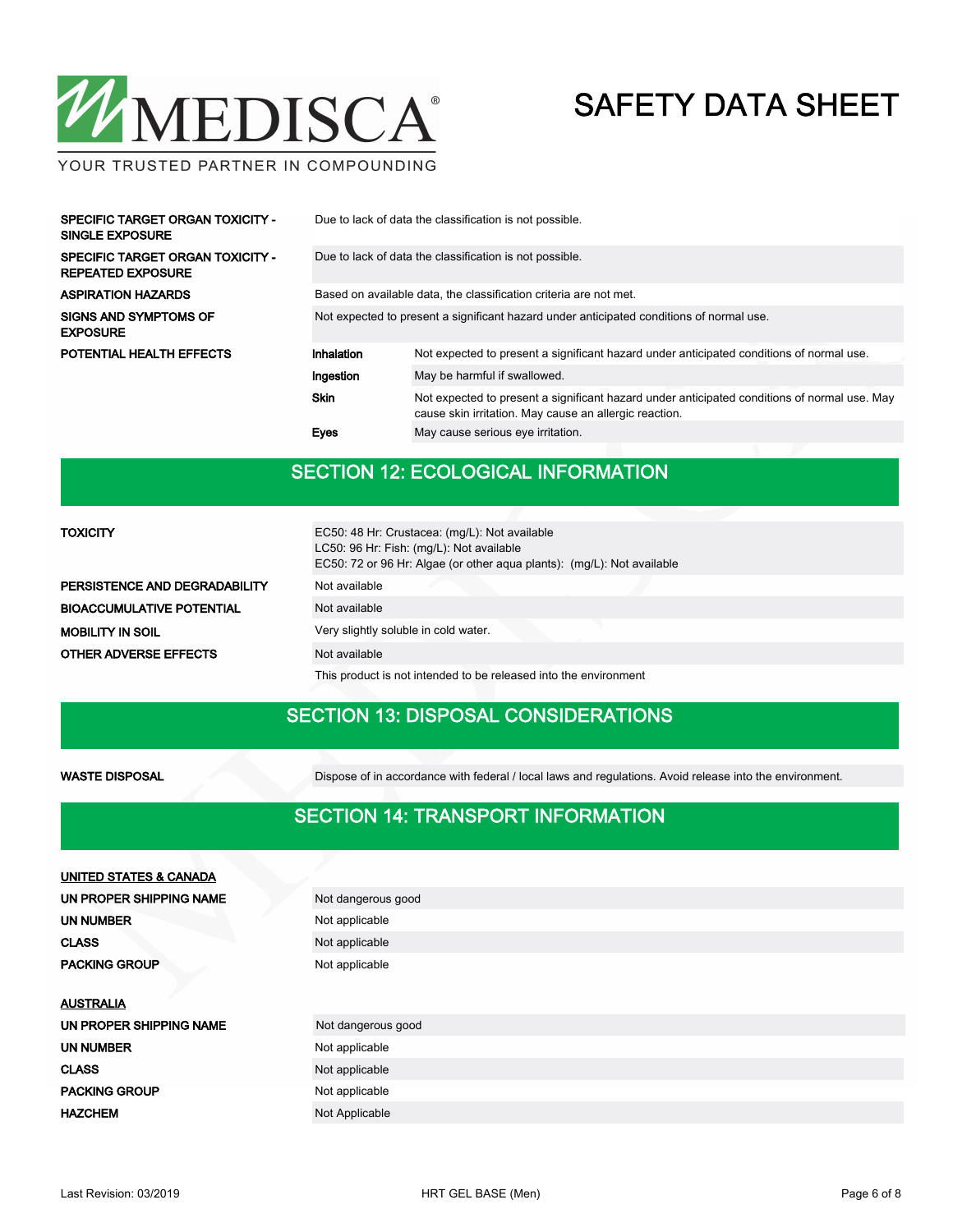

**ENVIRONMENTAL HAZARDS** Not available

SPECIAL SHIPPING INFORMATION Not applicable

### SECTION 15: REGULATORY INFORMATION

| <b>Chemical Name</b><br>& CAS     | <b>CERCLA</b><br><b>40 CFR</b><br>Part 302.4 | SARA (Title III)<br><b>40 CFR</b><br>Part 372.65 | <b>Appendix A</b> | EPA 40 CFR Part 355<br><b>Appendix B</b> | Pennsylvania | Right-to-know<br><b>New Jersey</b> | <b>Massachusetts</b> | California<br>Prop 65 |
|-----------------------------------|----------------------------------------------|--------------------------------------------------|-------------------|------------------------------------------|--------------|------------------------------------|----------------------|-----------------------|
| PROPYLENE GLYCOL,<br>57-55-6      | N/L                                          | N/L                                              | N/L               | N/L                                      | X            | X                                  | N/L                  | N/L                   |
| SODIUM HYDROXIDE,<br>1310-73-2    | X                                            | N/L                                              | N/L               | N/L                                      | X            | x                                  | X                    | N/L                   |
| ETHANIOL (SD alcohol),<br>64-17-5 | N/L                                          | N/L                                              | N/L               | N/L                                      | X            | x                                  | X                    | $\checkmark$<br>∧     |
| GLYCERIN, 56-81-5                 | N/L                                          | N/L                                              | N/L               | N/L                                      | X            | X                                  | X                    | N/L                   |

 $N/L = Not$  Listed;  $X =$  Listed

#### AUSTRALIAN REGULATIONS

| <b>Chemical Name</b><br>& CAS | <b>Poisons and Therapeutic</b><br><b>Goods Requlation</b> | <b>Therapeutic Goods</b><br>Act | Code of Practices -<br><b>Illicit Drug</b><br><b>Precursors</b> |
|-------------------------------|-----------------------------------------------------------|---------------------------------|-----------------------------------------------------------------|
| PROPYLENE GLYCOL,             | N/L                                                       | N/L                             | N/L                                                             |
| $57 - 55 - 6$                 |                                                           |                                 |                                                                 |
| SODIUM HYDROXIDE,             | N/L                                                       | Listed as Schedule 7            | Listed as Category III                                          |
| 1310-73-2                     |                                                           |                                 |                                                                 |
| ETHANIOL (SD alcohol),        | N/L                                                       | N/L                             | Listed as Category III                                          |
| $64 - 17 - 5$                 |                                                           |                                 |                                                                 |
| GLYCERIN, 56-81-5             | N/L                                                       | N/L                             | N/L                                                             |

### SECTION 16: OTHER INFORMATION

ABBREVIATIONS AND ACRONYMS

#### REFERENCES Available upon request

CAS – Chemical Abstract Service; GHS – Global Harmonized System; OSHA PEL – Occupational Safety & Health Administration Permissible Exposure Limits; TWA - Time Weighted Average; HSIS - Hazardous Substances Information System; STEL – Short Term Exposure Limit; AIHA WEEL – American Industrial Hygiene Association Workplace Environment Exposure Levels; LD50 – Lethal Dose, 50%; IARC – International Agency for Research on Cancer; NTP - National Toxicology Program; WHMIS - Workplace Hazardous Materials Information System; SARA – Superfund Amendments and Reauthorization Act; EPA – Environmental Protection Agency; CERCLA – Comprehensive Environmental Response, Compensation, and Liability Act; HMIS - Hazardous Materials Information System; NIOSH - National Institute for Occupational Safety and Health; MSHA - Mine Safety and Health Administration; ACGIH - American Conference of Governmental Industrial Hygienists; IDHL - Immediately Dangerous to Health or Life; TLV - Threshold Limit Value; HSE -Health and Safety Executive; REL - Recommended Exposure Limit

| <b>LAST REVISION</b> | 03/2019 |
|----------------------|---------|
| <b>SUPERSEDES</b>    | 04/2017 |